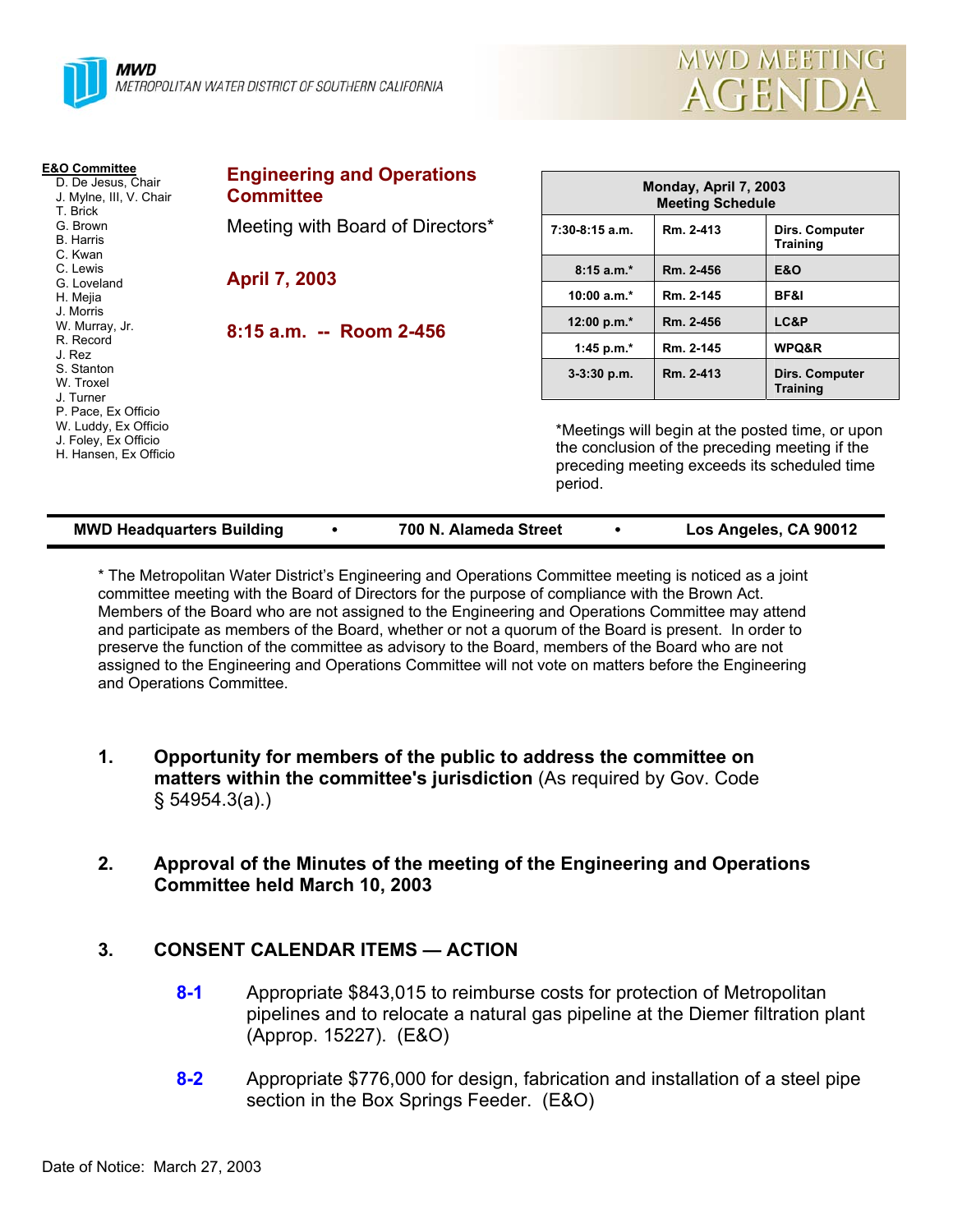**8-11** Authorize (1) entering into agreement for the Orange County Basin Groundwater Conjunctive Use Program with the Municipal Water District of Orange County under Proposition 13; and (2) \$580,000 in budgeted CIP funds for final design for the Yorba Linda Feeder Bypass Project at the Robert B. Diemer Filtration Plant (Approp. 15379). (E&O, WPQ&R)

# **4. OTHER BOARD ITEMS — ACTION**

None

# **5. BOARD INFORMATION ITEMS**

**10-1** Status report for the Inland Feeder Program for activities through February 2003. (E&O) **[Any discussion of litigation to be heard in closed session. Conference with legal counsel—existing litigation (Shank/Balfour Beatty, a Joint Venture vs. Metropolitan Water District of Southern California, LASC Case Nos. BC283438 and BC283439); to be heard in closed session pursuant to Gov. Code § 54956.9(a)]**

### **6. COMMITTEE ITEMS**

a. Oral report on Pump Plant Benchmarking Study. (E&O)

# **7. MANAGEMENT REPORTS**

- a. Water System Operations Manager's report on system operations
- b. Corporate Resources Manager's report on engineering activities

# **8. FOLLOW-UP ITEMS**

None

# **9. FUTURE AGENDA ITEMS**

# **10. ADJOURNMENT**